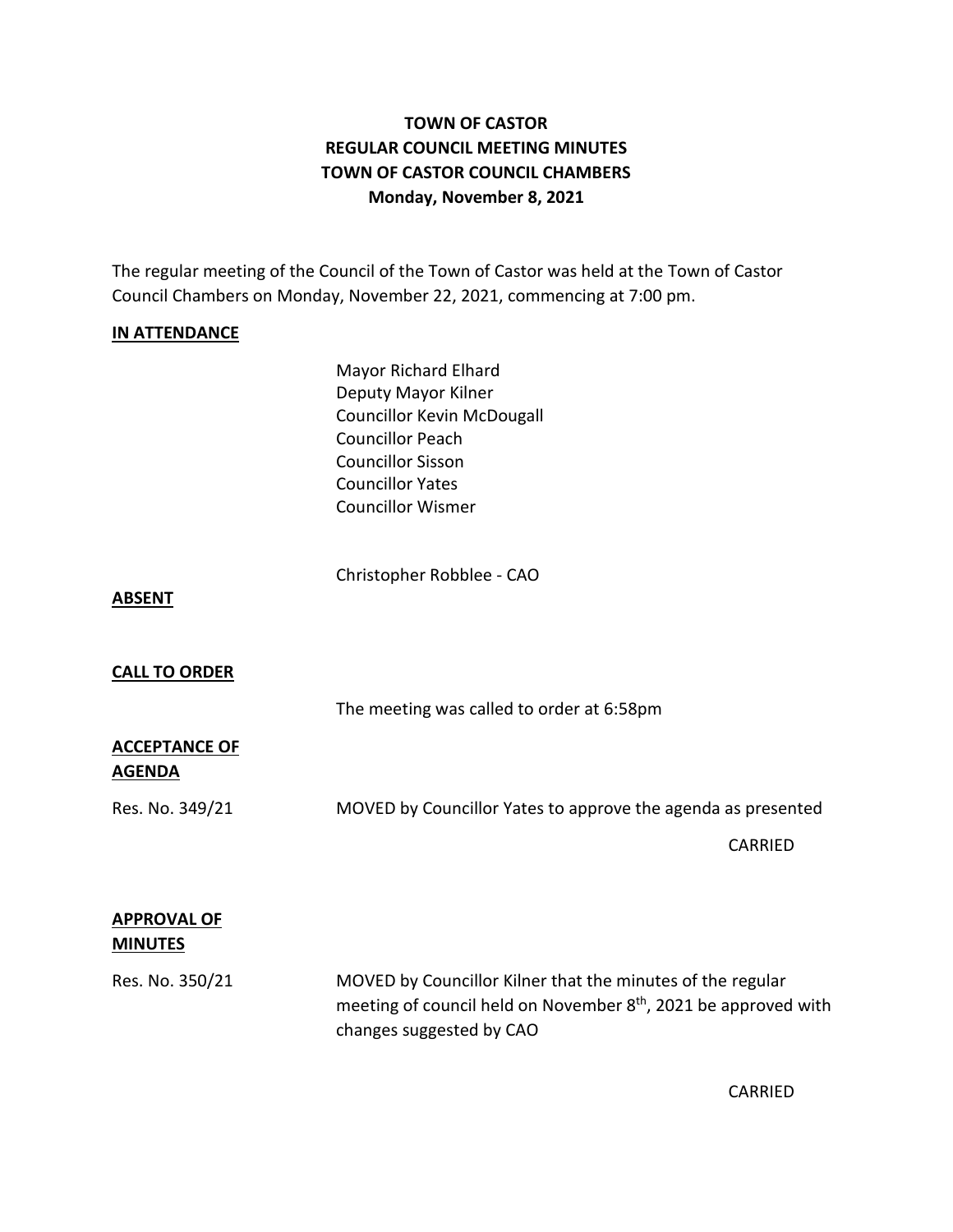## **DELEGATION**

## **FINANCIAL REPORTS**

| Res. No. 351/21       | MOVED by Councillor McDougall that account numbers 27708-<br>27745 be approved for payment and that the list of Accounts be<br>marked Schedule "A" and attached to these minutes of Council.     |                |
|-----------------------|--------------------------------------------------------------------------------------------------------------------------------------------------------------------------------------------------|----------------|
|                       |                                                                                                                                                                                                  | CARRIED        |
| Res. No. 352/21       | MOVED by Councillor McDougall to accept the budget update as<br>presented.                                                                                                                       |                |
|                       |                                                                                                                                                                                                  | CARRIED        |
| <b>CORRESPONDENCE</b> |                                                                                                                                                                                                  |                |
| Res. No. 353/21       | MOVED by Councillor McDougall to accept the letter as presented<br>and direct administration to follow up with the golf course<br>concerning a water licence and bring back information council. |                |
|                       |                                                                                                                                                                                                  | <b>CARRIED</b> |
| <b>BYLAWS</b>         |                                                                                                                                                                                                  |                |
| <b>BUSINESS</b>       |                                                                                                                                                                                                  |                |
| Res. No. 354/21       | MOVED by Councillor Kilner to purchase the Hanna (25) and<br>another truck on page (29) with the vehicle fleet purchase, but<br>purchase another from those listed (34).                         |                |
|                       |                                                                                                                                                                                                  | CARRIED        |
| Res. No. 355/21       | MOVED by Councillor Sisson to purchase the arena monitoring<br>systems (ammonia only).                                                                                                           |                |
|                       |                                                                                                                                                                                                  | CARRIED        |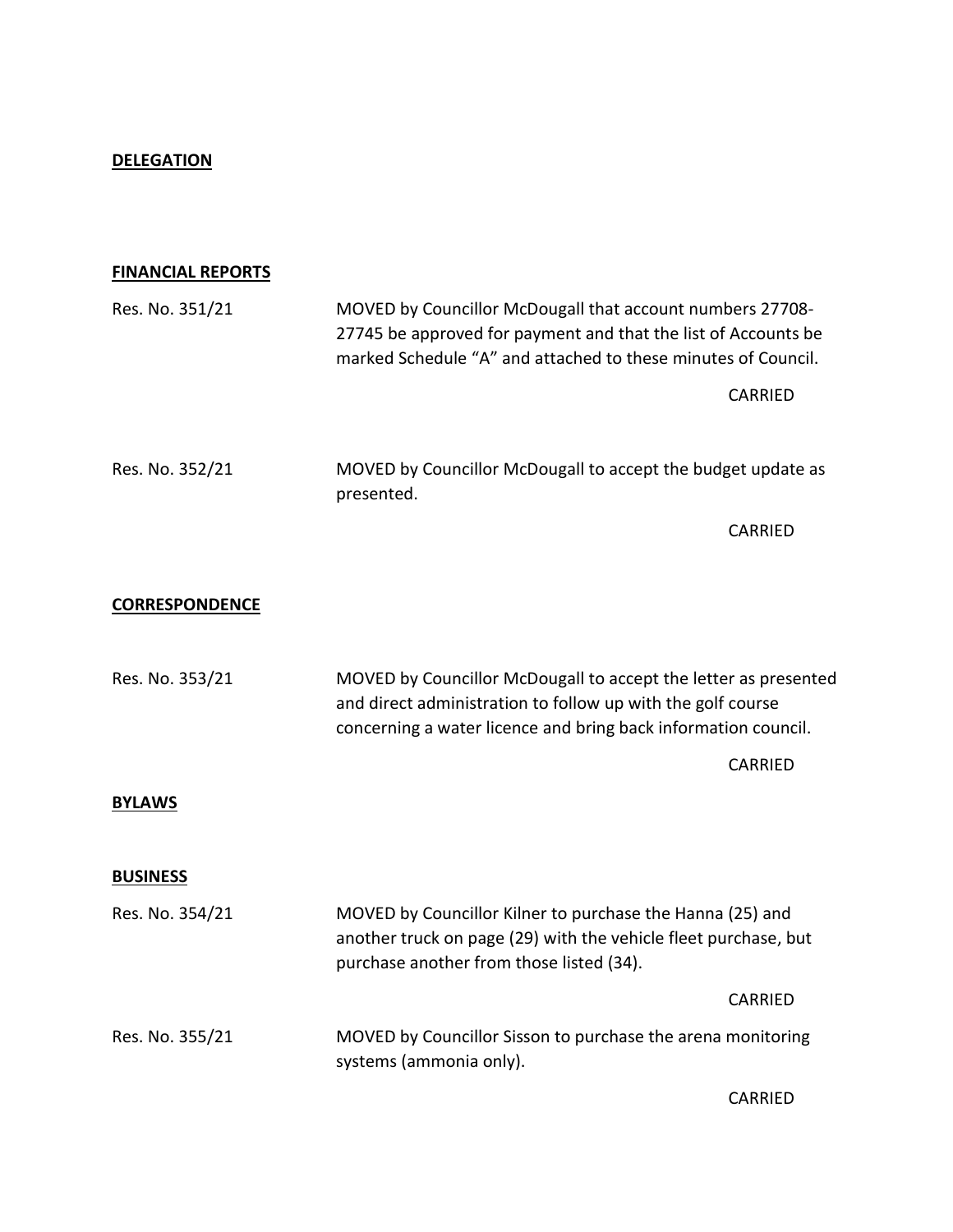| Res No. 356/21           | MOVED by Mayor Elhard to allow for the closure of the street<br>provided administration approve the consent from businesses,<br>distance of the closure, timing, bathrooms and barricades, and<br>the organizers to provide administration with written approval<br>from transportation Alberta with proof insurance. |  |
|--------------------------|-----------------------------------------------------------------------------------------------------------------------------------------------------------------------------------------------------------------------------------------------------------------------------------------------------------------------|--|
|                          | CARRIED                                                                                                                                                                                                                                                                                                               |  |
| Res No. 357/21           | MOVED by Councillor McDougall to approve the fireworks<br>request, but the location to remain the same as last year                                                                                                                                                                                                   |  |
|                          | <b>CARRIED</b>                                                                                                                                                                                                                                                                                                        |  |
| <b>COMMITTEE REPORTS</b> |                                                                                                                                                                                                                                                                                                                       |  |
| Res. No. 358/21          | MOVED by Councillor McDougall to for a break 5min                                                                                                                                                                                                                                                                     |  |
|                          | <b>CARRIED</b>                                                                                                                                                                                                                                                                                                        |  |
|                          | Council went for a break at 9:20pm                                                                                                                                                                                                                                                                                    |  |
|                          | Council returned from the break at 925pm                                                                                                                                                                                                                                                                              |  |
| Res. No. 359/21          | MOVED by Councillor Wismer to accept the Councillor reports for<br>information.                                                                                                                                                                                                                                       |  |
|                          | <b>CARRIED</b>                                                                                                                                                                                                                                                                                                        |  |
| Res. No. 360/21          | MOVED by Councillor Peach to accept the C.A.O. report for<br>information.                                                                                                                                                                                                                                             |  |
|                          | <b>CARRIED</b>                                                                                                                                                                                                                                                                                                        |  |
|                          |                                                                                                                                                                                                                                                                                                                       |  |

# **CLOSED SESSION**